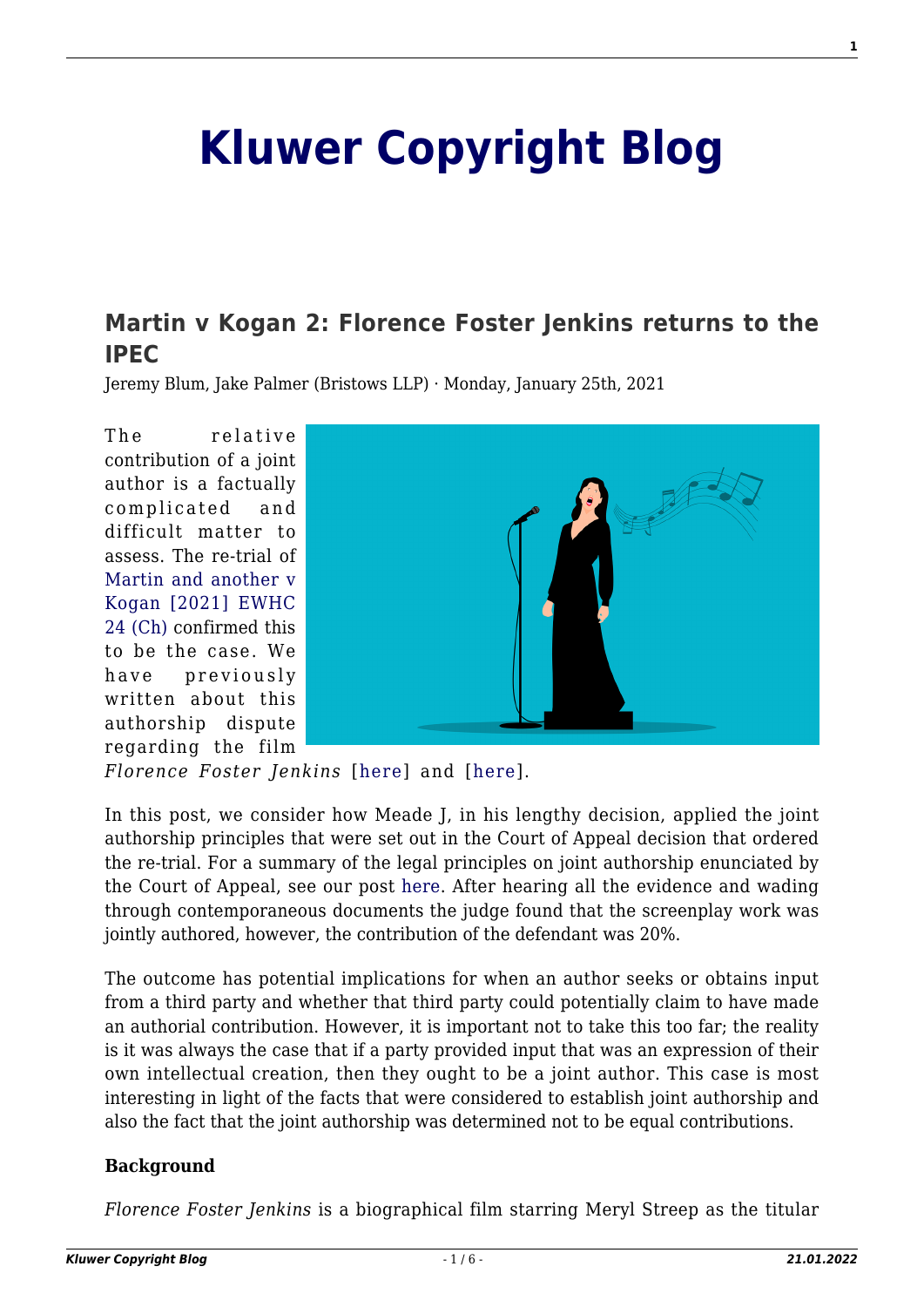character. Florence was a New York heiress in the 1940s, determined to become an opera singer despite her comically poor voice. Hugh Grant stars as her husband and Simon Helberg as her hired pianist.

The dispute concerned the screenplay written for the film. Nicholas Martin is a writer, primarily of TV show scripts. He was an accepted author of the screenplay, but contended he was the sole author. Julia Kogan is primarily an opera singer, music teacher and occasional writer of books. She claimed her contributions were sufficient for her to be a joint author. Writing the screenplay for a major film represented a "big break" (to borrow a term from the industry) for both.

Mr Martin and Ms Kogan were in an on-off romantic relationship during the period in which Mr Martin wrote the screenplay with, it was accepted, Ms Kogan contributing. The couple fell out after the film was optioned but before the final draft was written and Mr Martin received the only writing credit in the film when released. Meade J had to decide whether Ms Kogan's contribution was sufficient, in light of guidance from the Court of Appeal, for her to be considered a joint author and, if so, her percentage ownership.

Ms Kogan also brought a case against the film companies that had optioned and subsequently produced the film. They raised a defence of acquiescence and estoppel, having not known of Ms Kogan's interest until a later stage in development (which was successful in substance).

#### **Case history**

The decision represents the third time the case has been before a trial court.

In the initial IPEC decision [Nicholas Martin v Julia Kogan \[2017\] EWHC 2927](https://www.bailii.org/ew/cases/EWHC/IPEC/2017/2927.html) (discussed [here\)](http://copyrightblog.kluweriplaw.com/2017/12/11/contribution-sufficient-give-rise-joint-authorship/) HHJ Hacon held that Ms Kogan's contributions were not sufficient to qualify her as a joint author. His factual finding was that such contributions *"never rose above the level of providing useful jargon, along with helpful criticism and some minor plot suggestions"* ([85] of [2017] EWHC 2927).

The Court of Appeal, in [Julia Kogan v Nicholas Martin & others, \[2019\] EWCA Civ](https://www.bailii.org/ew/cases/EWCA/Civ/2019/1645.html) [1645](https://www.bailii.org/ew/cases/EWCA/Civ/2019/1645.html), set aside the IPECs decision and ordered a retrial with a new judge. In the process they helpfully set out an 11-step analysis to determine joint authorship to be applied to the facts in the re-trial. The post [available here](http://copyrightblog.kluweriplaw.com/2019/10/28/kogan-v-martin-others-uk-court-of-appeal-sends-florence-foster-jenkins-screenplay-copyright-dispute-back-to-the-ipec-for-a-re-trial/) considers the Court of Appeal's judgment and the 11-step analysis.

#### **Analysis to determine joint authorship**

#### *The collaboration and its nature*

There was never any formal planning meeting allocating tasks between the couple. However, their discussions were *"close and iterative"*, going far beyond a mere *"sounding board"* relationship. They both contributed ideas for *"characters, feeling, main events and musical content"* [313], notwithstanding the understanding that Mr Martin had the final say and performed the act of writing.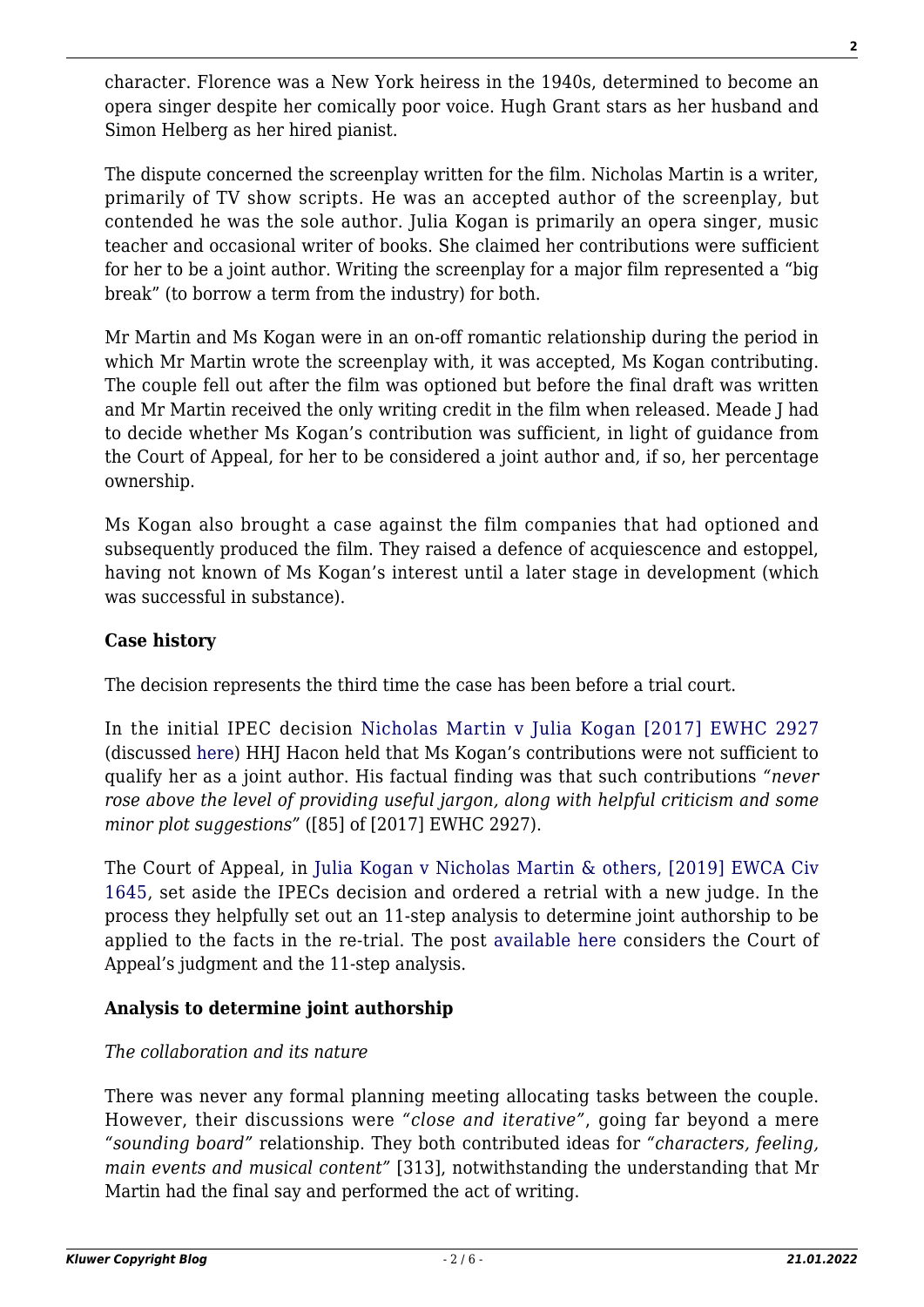In light of this, despite considering it unlikely the couple would have agreed at the time they were joint authors, they recognised they were on a path together towards a screenplay. Their conduct indicated a "*common design as to general outline and a sharing of labour*" [313]. As a result, Meade J held there was sufficient collaboration.

### *Nature of Ms Kogan's contribution*

Meade J considered the six aspects of the screenplay being the most significant contributions made by Ms Kogan (the "top six"). These were used to *"illustrate but […] not limit her contribution"* [318]. Separately, on the characterisation generally, Meade J held that Ms Kogan's input *"was of great importance to all the central characters"* [310].

This followed the Court of Appeal's finding that certain words in a dialogue could have an important impact on the scene and that non-textual contributions (including song choice and characterisation) could be sufficient to qualify someone as a joint author. The fact that Mr Martin did the actual writing and had the final say were relevant factors, but by no means decisive.

In his review of the top six, it was held that Ms Kogan's knowledge of the opera industry and the film's era and setting fed into her plot, character and dialogue suggestions. These dialogue suggestions were included in some of the most important scenes. She also had a good understanding of the screenplay's musicality and its interaction with the characters.

Accordingly, Meade J held that *"Ms Kogan contributed as a collaborator in terms of characterisation, musicality, choice of historical incident and musical terminology"* [272].

By their nature, such contributions were *"highly creative and imaginative"*, rather than *"mechanical or constrained"*. Therefore, they amounted to expressions of her own intellectual creation. Similarly, they were "authorial", since they resided in the "*creation, selection and gathering together of detailed concepts and emotions which the words have fixed in writing*" (referenced by Meade J from the Court of Appeal judgment at [41]).

#### *Distinctiveness of contributions*

It was not possible to separate Mr Martin's and Ms Kogan's contributions by their very nature: the characterisation and musicality contributed by Ms Kogan ran right through the film.

#### **Ms Kogan's share**

In reviewing the legal principles, Meade J explained that the circumstances justified derogating from the presumption that joint authors should enjoy equal shares in ownership of the screenplay. On a *"qualitative and quantitative assessment"* [345] it was held that Ms Kogan's ownership share amounted to 20%. Meade J admitted to this being *"highly subjective"* and thus approachable *"on a broad-brush basis"* [330].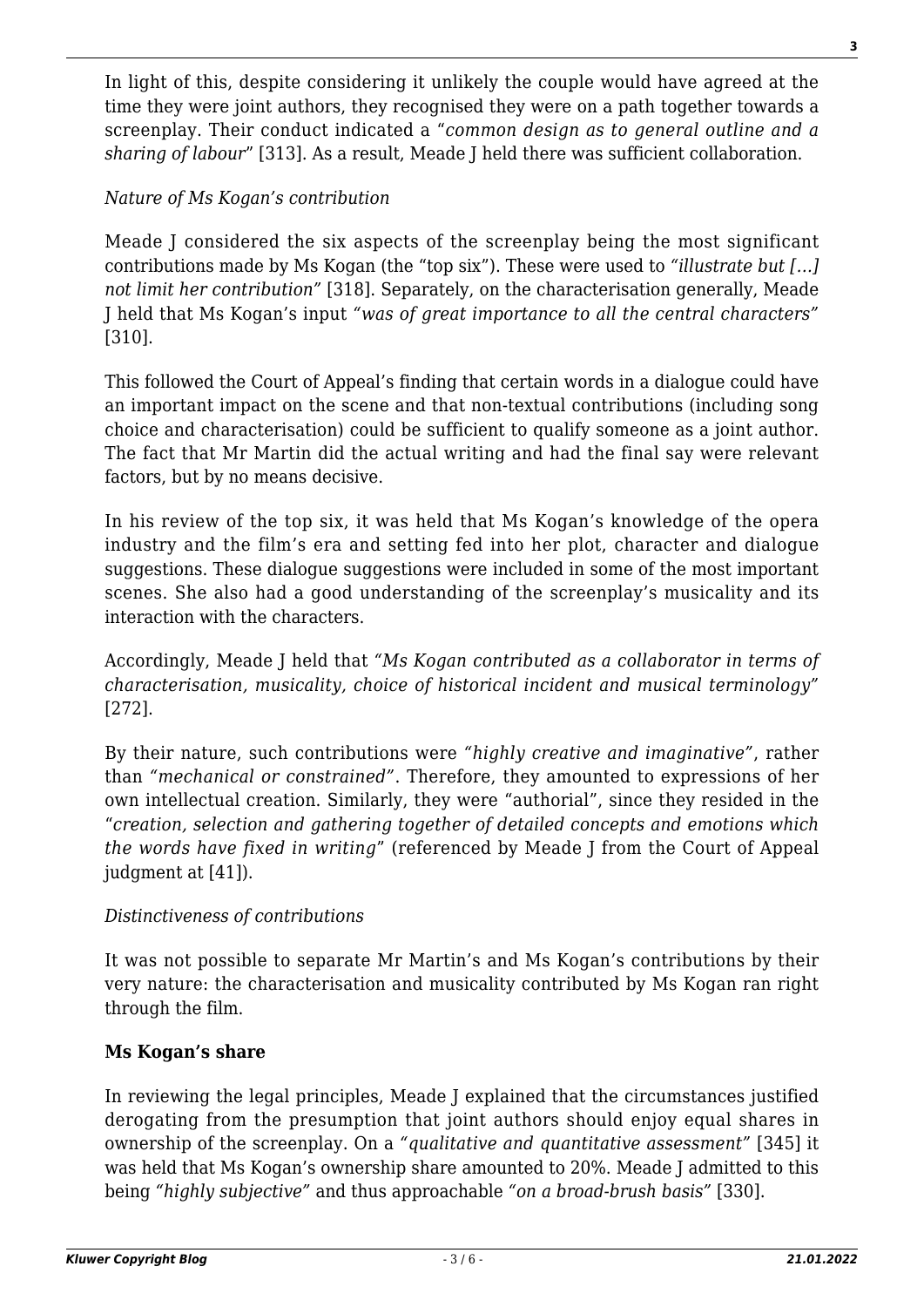Meade J divided the history into two parts. The first part was the initial development up until the final treatment (a "treatment" being a *"story outline […] much shorter than a screenplay and with less, if any, dialogue and shooting directions"* [121]). The second period was from then onwards, when Mr Martin actually wrote the screenplay.

He then attributed a share of the overall creation to each part and considered Ms Kogan's contribution to each as follows: (1) the first part was a third of the total work and Ms Kogan contributed one third to this part; and (2) the second part was the remaining two thirds of the total work, and Ms Kogan contributed one tenth to this part. The summation gave him Ms Kogan's 20% of the overall creation.

In arriving at these numbers, Meade J observed the following.

· Quantitatively, there were large areas of work exclusive to Mr Martin in both parts: the story structure and scene card work in the first, and the work on the actual screenplay in the second. This worked in Mr Martin's favour.

Ms Kogan's contributions were qualitatively significant and similar throughout the process of the screenplay, but significantly more numerous in the first part.

· Having the final say, as Mr Martin did, attracted little weight. This was on the basis that the only creative decision in such a process is whether to include or exclude the suggestion from the other party.

· Similarly, it was of *"small importance"* [339] that Ms Kogan had the initial idea to create a film about Florence Foster Jenkins.

· Contrary to Ms Kogan's arguments, Meade J found that Mr Martin's work on actually writing the screenplay was *"highly creative, difficult and intricate"* [251] so was quantitatively and qualitatively significant.

#### **Comment**

In their submissions, the film companies (who were joined as parties) raised a concern with the judge finding in Ms Kogan's favour: there would be a detriment to investment in creative industries out of fear that an unknown joint author later emerges. In particular, "mere" researchers or "sounding boards" could now claim to be authors.

Meade J responded that his judgment does not raise any new principles as to whether and when joint authorship arises. His role was to make findings on the facts and apply those to the principles laid down in the Court of Appeal judgment.

Furthermore, Meade J found that Ms Kogan's contributions were well beyond that of a sounding board or an arm's length researcher. Indeed, there were other dramatis personae who were held to be merely sounding boards.

Finally, Meade J set out the various safeguards investors should employ to protect against this concern: working with reputable authors, making inquiries, contractual protections and acting responsibly in the event of issues arising.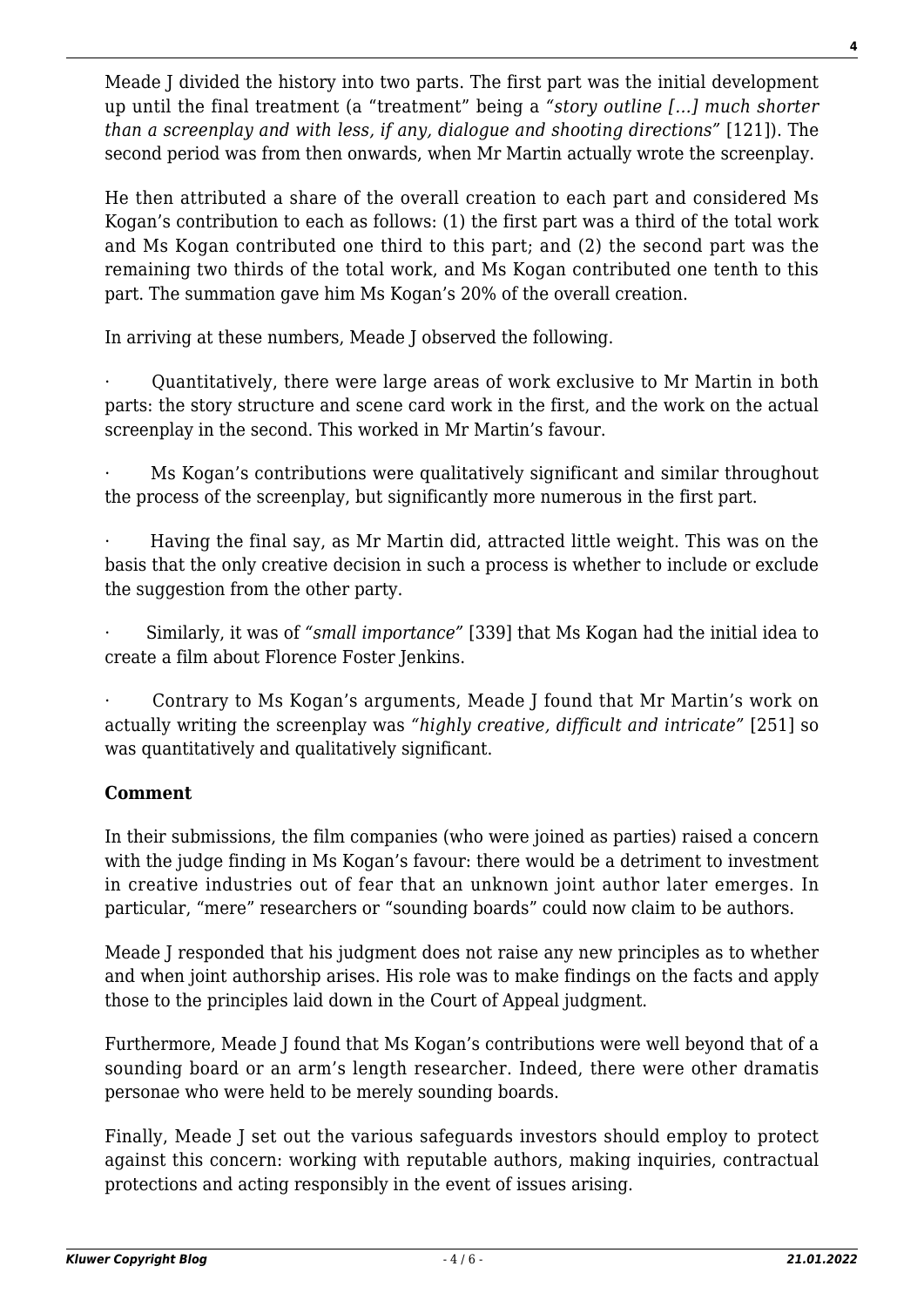That being said, Meade J's willingness to pro rata a contribution (which was as low as one fifteenth for the later part of the screenplay's development) could well encourage those with small contributions to attempt to make claims. Contributors could well test the limits of this approach to see if there is a *de minimis* contribution. For example, what if, instead of the top 6 and her other contributions, Ms Kogan had contributed only one valuable idea to one important scene?

Another potential issue in our view, not raised by the film companies, is stifling of creativity to the detriment of consumers: writers may fear reaching out to others. For example, what if a "sounding board" suddenly has a very good suggestion. On the other hand, perhaps those contributing meaningfully should indeed be rewarded for such.

In any event, this case is significant as the first to apply the principles as set out by the Court of Appeal. Moreover, Meade J gives some guidance on the sort of factors (as set out above) that will be relevant in deciding the pro rata share of joint authors in circumstances where there is reason to look beyond the presumption of equal shares.

*To make sure you do not miss out on regular updates from the Kluwer Copyright Blog, please subscribe [here.](http://copyrightblog.kluweriplaw.com/newsletter)*

## **Kluwer IP Law**

The **2021 Future Ready Lawyer survey** showed that 81% of the law firms expect to view technology as an important investment in their future ability to thrive. With Kluwer IP Law you can navigate the increasingly global practice of IP law with specialized, local and cross-border information and tools from every preferred location. Are you, as an IP professional, ready for the future?

[Learn how](https://www.wolterskluwer.com/en/solutions/kluweriplaw?utm_source=copyrightnblog&utm_medium=articleCTA&utm_campaign=article-banner) **[Kluwer IP Law](https://www.wolterskluwer.com/en/solutions/kluweriplaw?utm_source=copyrightnblog&utm_medium=articleCTA&utm_campaign=article-banner)** [can support you.](https://www.wolterskluwer.com/en/solutions/kluweriplaw?utm_source=copyrightnblog&utm_medium=articleCTA&utm_campaign=article-banner)